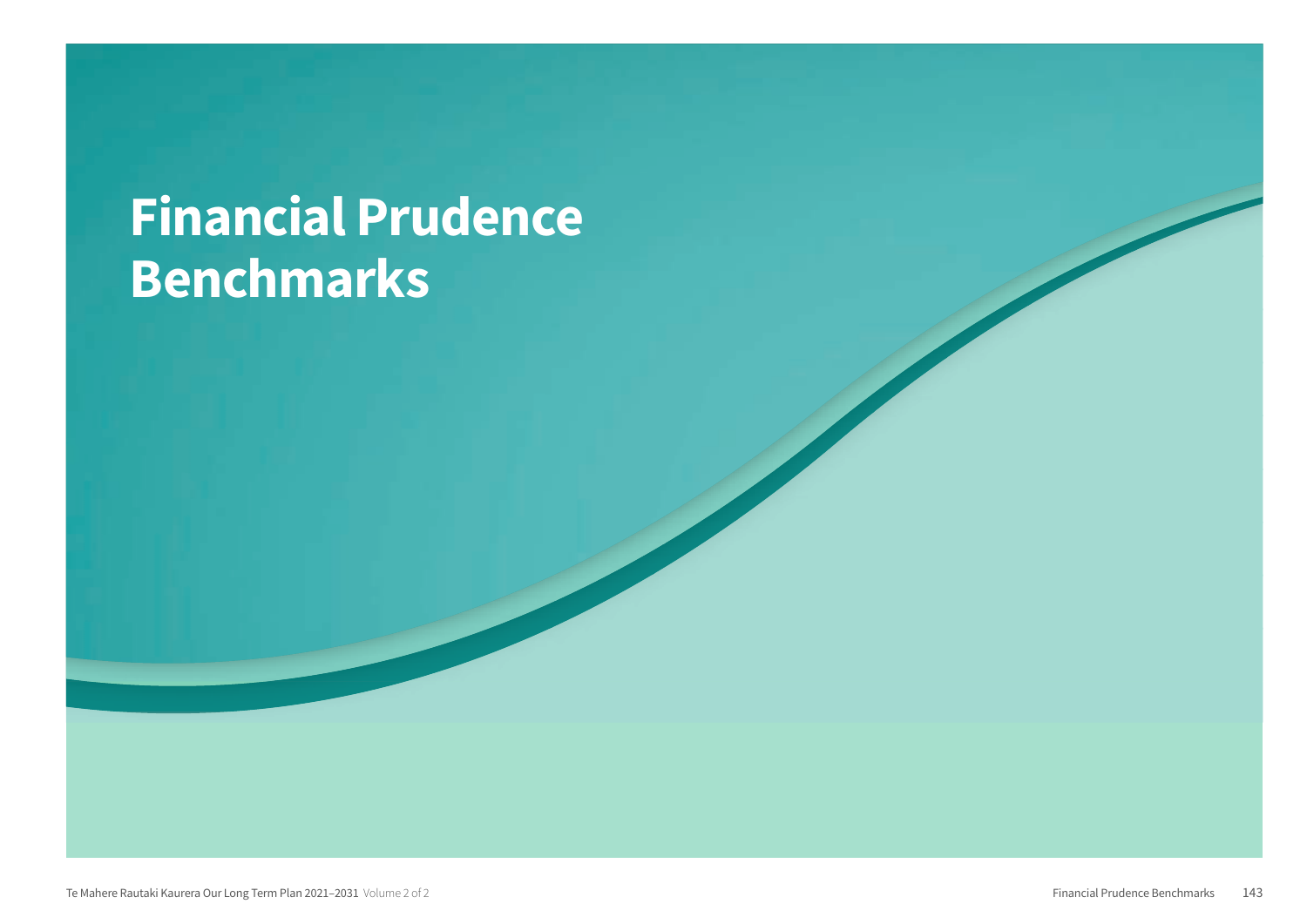## **Financial Prudence Benchmarks**

**Long Term Plan disclosure statement for period commencing 1 July 2021**

## **What is the purpose of this statement?**

This statement discloses the Council's planned financial performance against several benchmarks to determine whether the Council's financial planning is prudently managed.

The Council is required to include this statement in its Long-Term Plan in accordance with the Local Government (Financial Reporting and Prudence) Regulations 2014 (the regulations). Refer to the regulations for more information, including definitions of some of the terms used in this statement.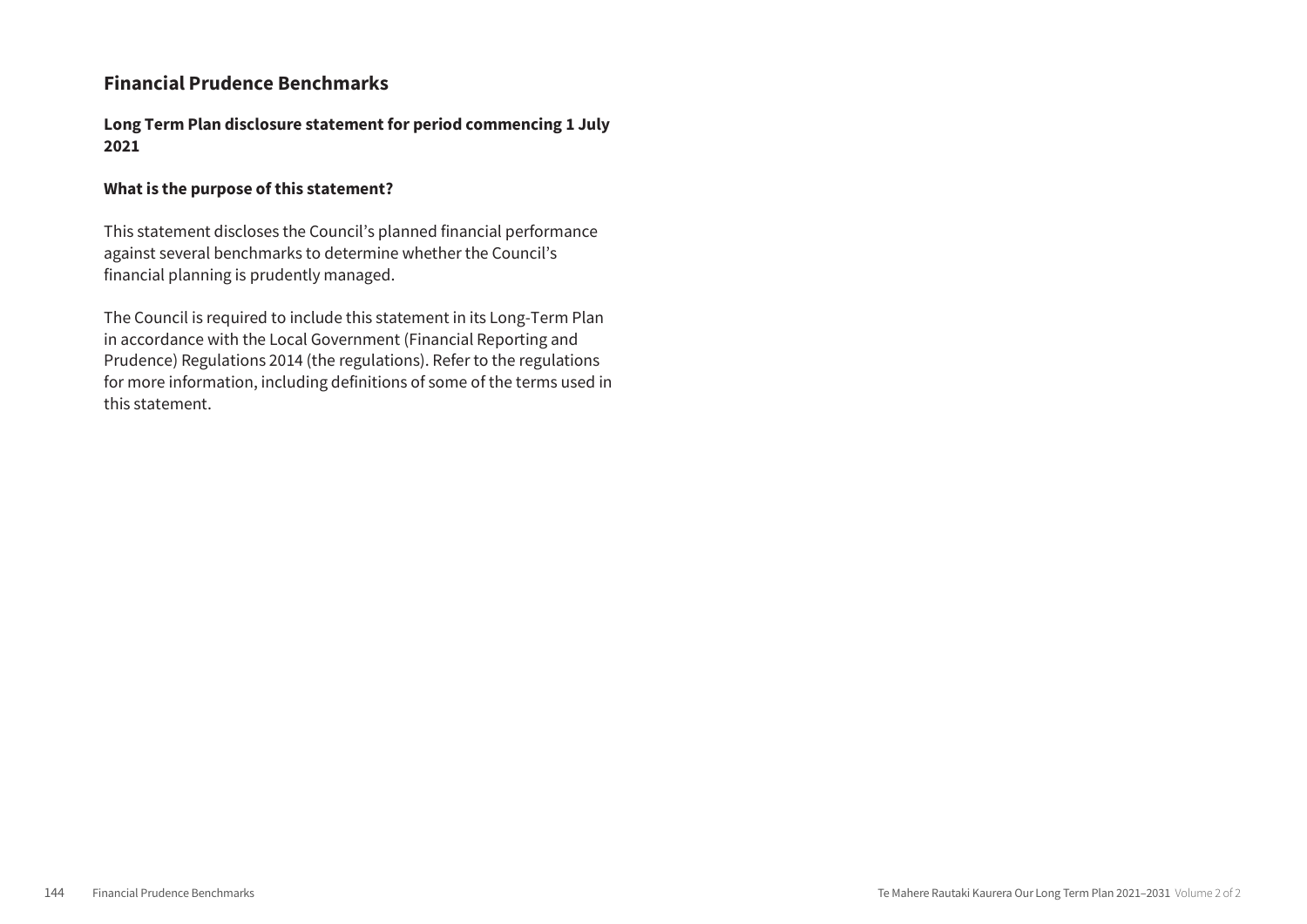#### **Rates affordability benchmark**

The Council meets the rates affordability benchmark if—

 its planned rates increases equal or are less than each quantified limit on rates increases.

This graph compares the Council's planned rates increases with the quantified limit on rates increases contained within the financial strategy and included in this long-term plan.

The quantified limit is set at 1% above the nominal year on year increase in rates income contained in the plan's financial strategy.



## **Debt affordability benchmark**

The Council meets the debt affordability benchmark if its planned borrowing is within each quantified limit on borrowing. The Council has six measures for debt affordability and these are set out below.

#### *Total borrowing*

The following graph compares the Council's planned borrowing with a quantified limit on borrowing contained within the financial strategy and included in this long-term plan. The quantified limit on borrowing has been set at 300% of the net debt to revenue ratio for the first year of the long-term plan), then reducing 5% each year until 2026 where the limit remains at 280% for the remaining long-term plan years.

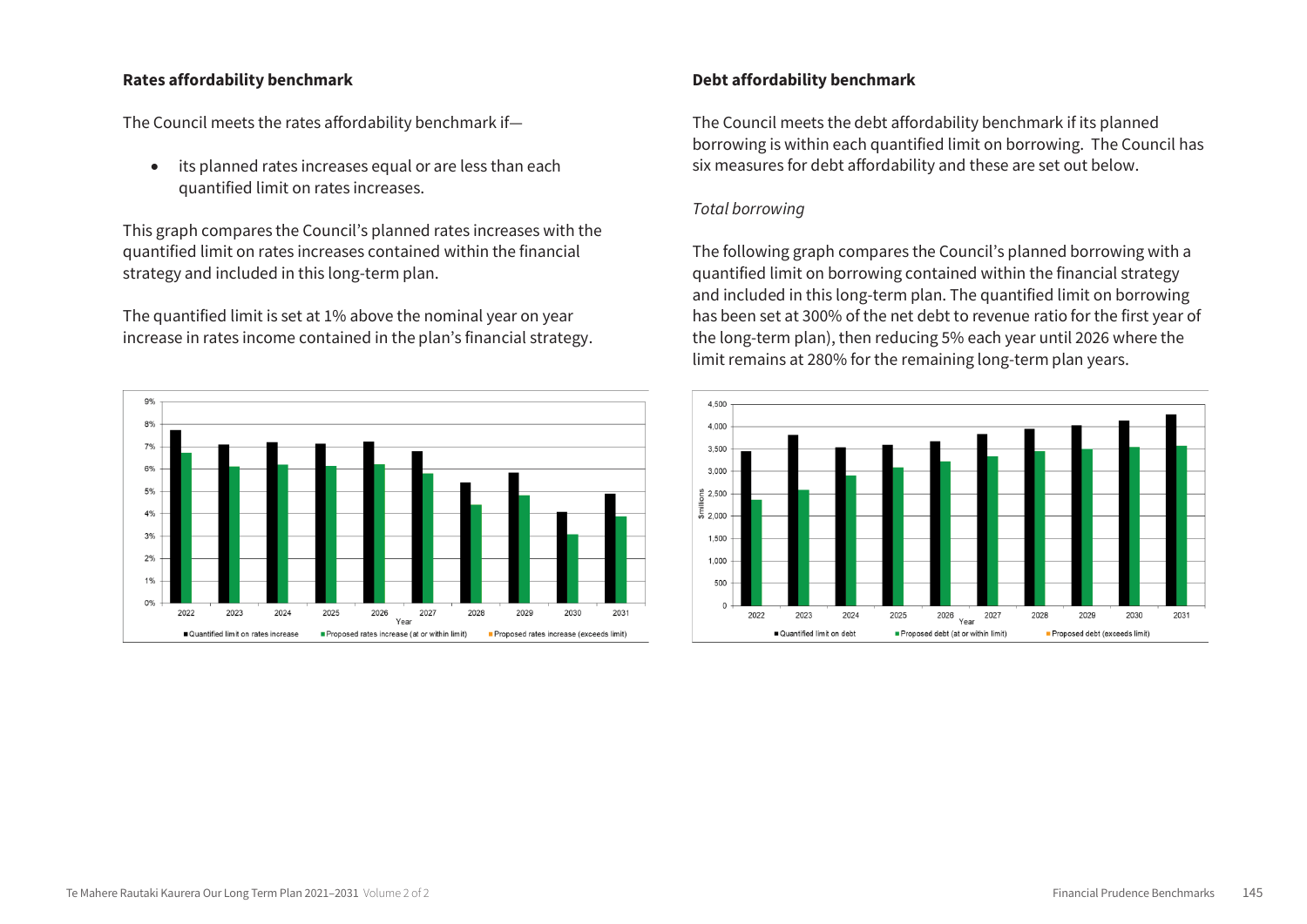## *Net debt as a percentage of equity*

The following graph compares the Council's planned net borrowing with a quantified limit stated in the liability management policy and included in this long-term plan.

The quantified limit is net debt (comprised of total borrowings less liquid assets and investments) as a percentage of equity being less than or equal to 20%.



*Net debt as a percentage of total revenue*

The following graph compares the Council's planned net borrowing with a quantified limit on borrowing stated in the financial strategy and included in this long-term plan.

The quantified limit is net debt as a percentage of total revenue being less than or equal to 300% for the first year of the long-term plan, then reducing 5% each year until 2026 where the limit remains at 280% for the remaining long-term plan years.

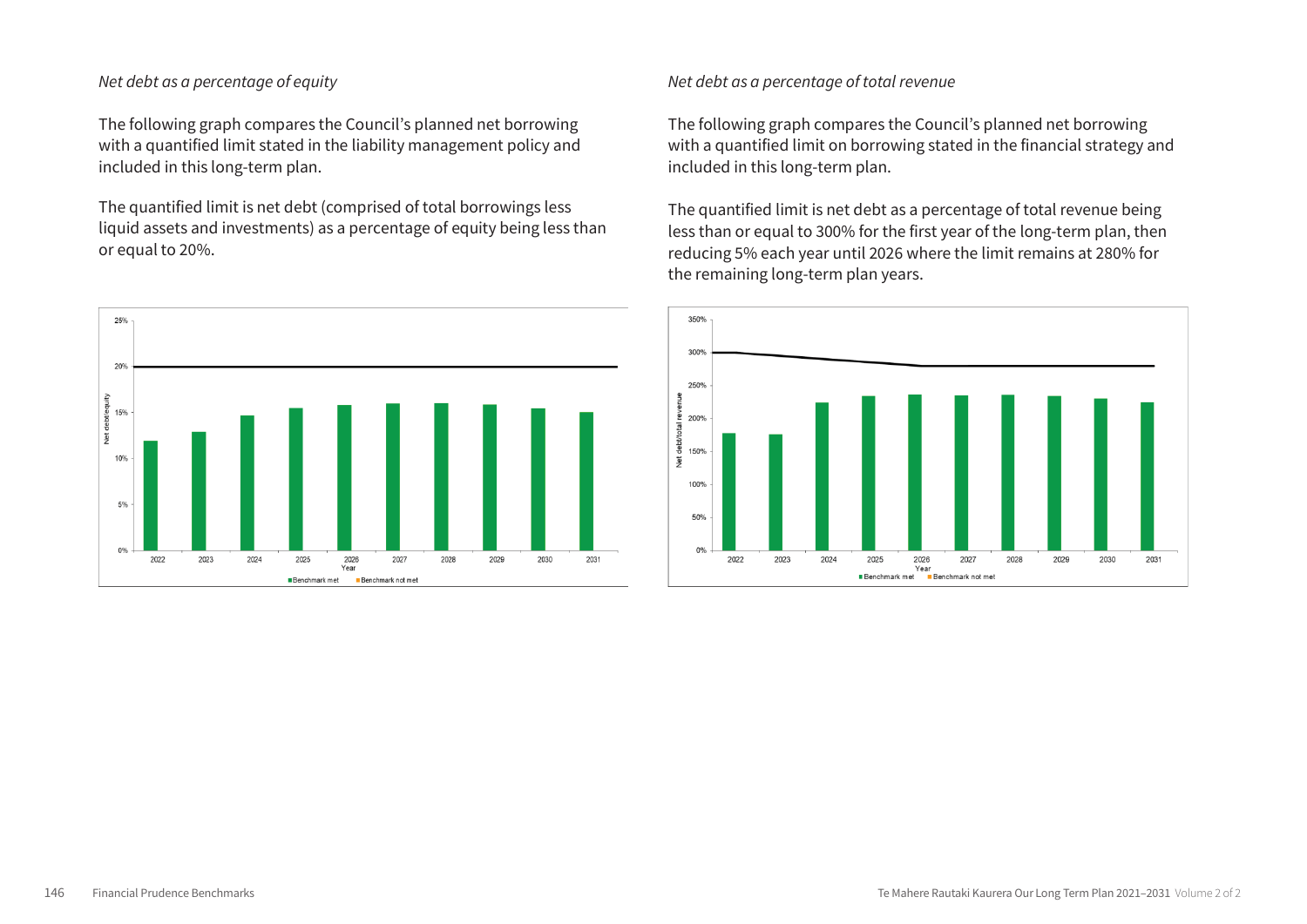#### *Net interest as a percentage of total revenue*

The following graph compares the Council's planned net interest with a quantified limit stated in the liability management policy included in this long-term plan.

The quantified limit is net interest as a percentage of total operating revenue being less than or equal to 20%.



*Net interest as a percentage of annual rates income*

The following graph compares the Council's planned net interest with a quantified limit stated in the liability management policy included in this long-term plan.

The quantified limit is net interest as a percentage of annual rates income being less than or equal to 30%.

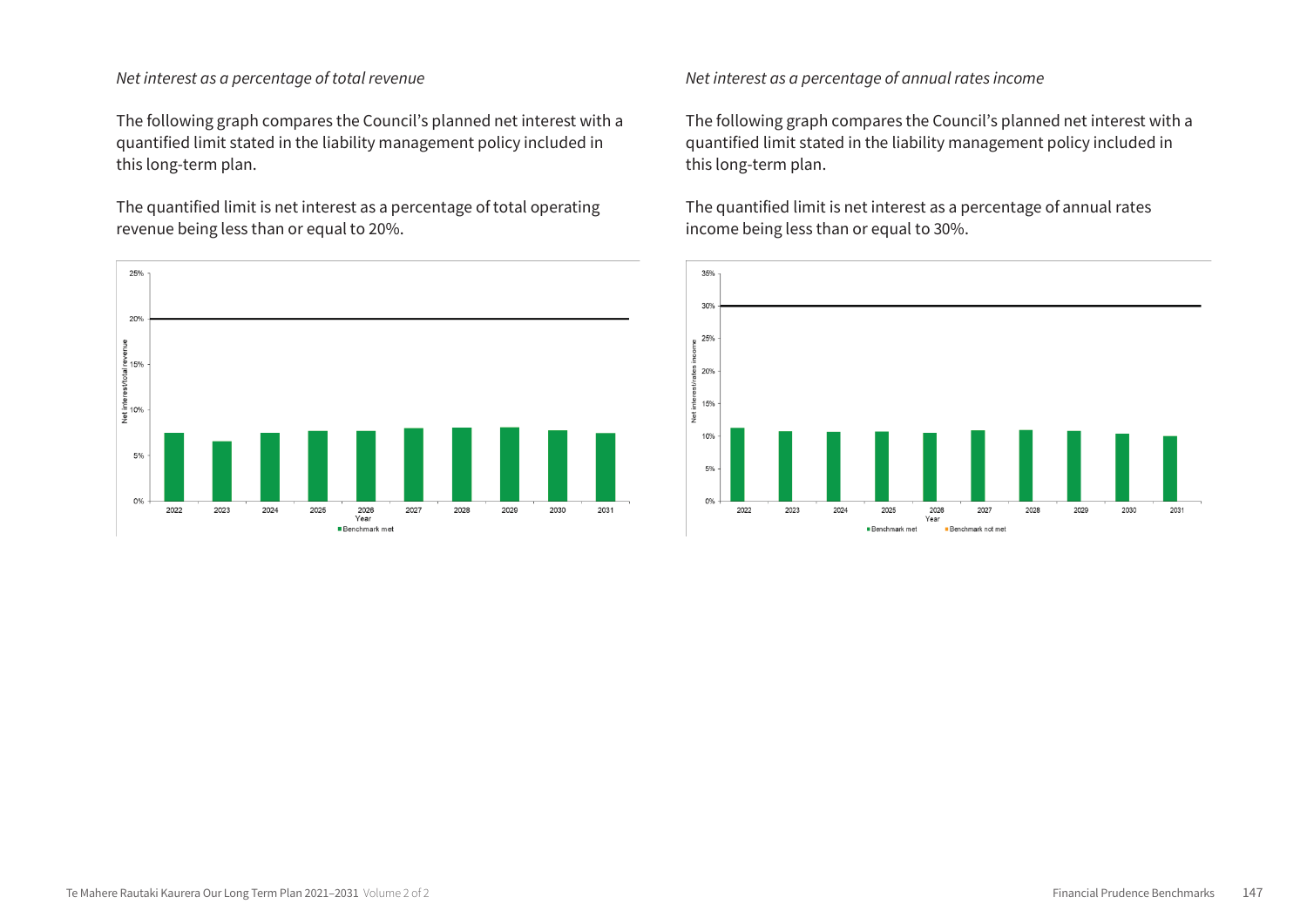## *Liquidity*

The following graph compares the Council's planned net borrowing with a quantified limit stated in the liability management policy included in this long-term plan.

The quantified limit is liquidity being equal to or greater than 110%. For debt affordability, liquidity is calculated as total borrowings including committed but undrawn facilities plus liquid assets and investments compared to total term borrowings.



## **Balanced budget benchmark**

The following graph displays the Council's planned revenue (excluding development contributions, financial contributions, vested assets, gains on derivative financial instruments, and revaluations of property, plant, and equipment) as a proportion of planned operating expenses (excluding losses on derivative financial instruments and revaluations of property, plant, and equipment).

The Council meets the balanced budget benchmark if its planned revenue equals or is greater than its planned operating expenses, including depreciation.

Council's policy is to rate for renewals rather than depreciation. Council is increasing its rating for renewals over the period of the long-term plan to better match long run renewal projections.